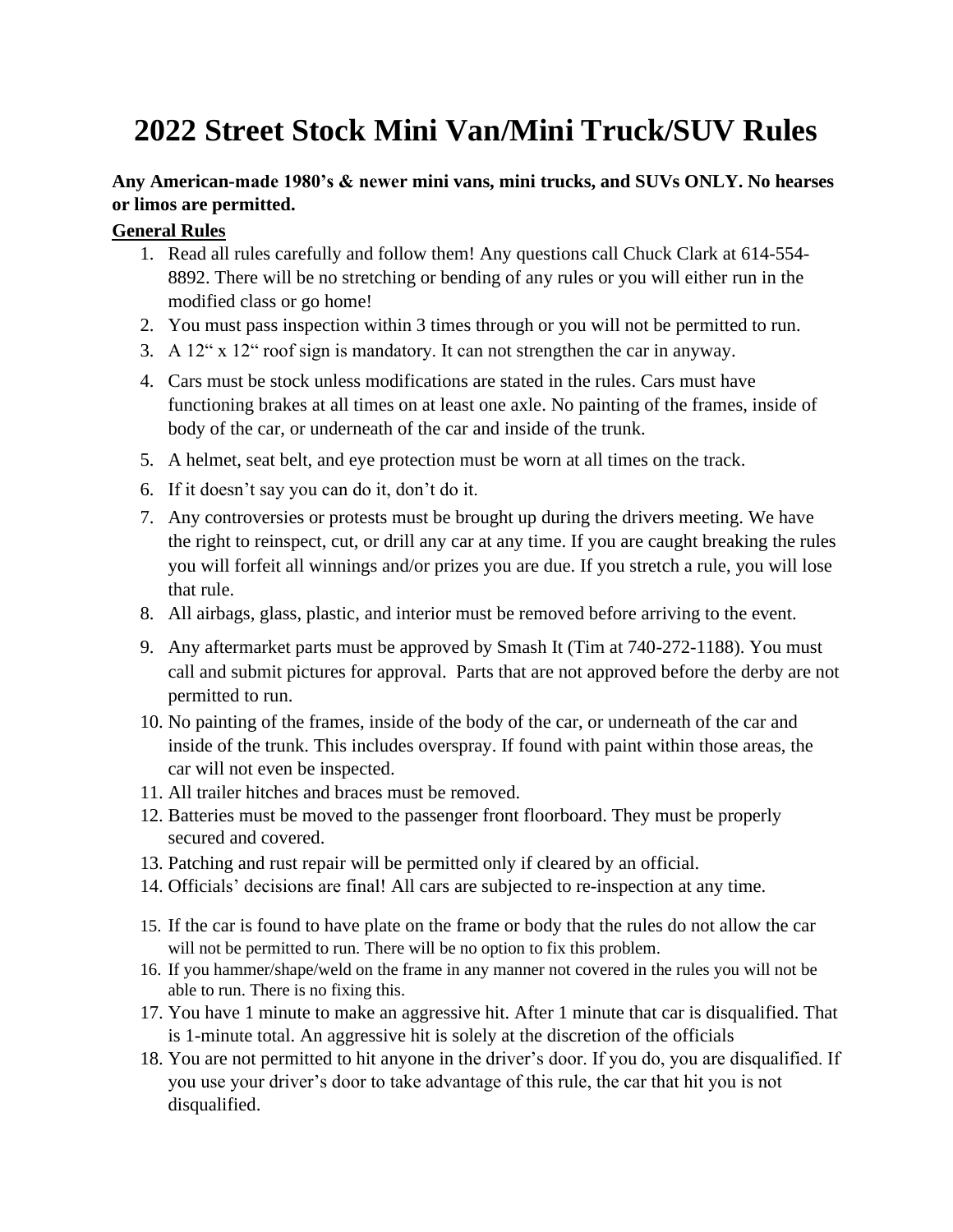- 19. You may not get out of your car for any reason during the heat until you are out.
- 20. You are only permitted to have 1 fire in your car. This will result in a disqualification.
- 21. No sandbagging, teaming, or holding. Any of these will result in a disqualification. You can not pin to win.

## **BUILD**

- 1. Must be 100% stock! No cross breeding of the entire drive. It must be the same make as the car (Ex: Chevy to Chevy, Ford to Ford, etc.) and must appear to be the factory engine to the car. Headers are permitted. The engine must be mounted with stock mounts in the stock position. No welding of the mounts is permitted. They must be bolted only.
- 2. No homemade cross members are permitted. Cross members must be stock and bolted in, not welded.
- 3. The doors must be chained or wired in no more than 8 places per door. The wire from the bottom of the doors may go around the frame. You may use 5/6" chain or two strands of #9 wire per hole.
- 4. The trunks must be chained or wired in no more than 8 places. Two of these may go around the bumper and/or the frame. You are not required to have a deck lid and/or tailgate. No welding or adding metal is permitted. The trunk lid must be in the stock location. No tucking, wedging, pre bending, smashing, folding, or anything else you can think of is permitted. No welding washers for holes is permitted.
- 5. Hoods may be wired or chained in 8 spots. You may use 5/16" chain or two strands of #9 wire per hole. It must be sheet metal to sheet metal only. No welding washers for holes is permitted. There must be a 12" hole in the hood in case of fire. You must remove the hood latch. Hoods must be open for inspection.
- 6. Any tires are permitted. Doubled tires are permitted. No foam filled tires are permitted. Valve stem protectors are permitted.
- 7. You may leave the stock gas tank in the stock location, or you may relocate the fuel tank to the rear floor of the car. If the frame is rusted out, you must relocate the boat tank or aftermarket gas tank. If this is done you must use a fuel cell or boat tank. If you relocate the fuel tank you have 2 options:
	- a. If permitted a back bar, you can have a gas tank holder no bigger than 24" x 24" and it must be 6" away from sheet metal.
	- b. If no back bar is present, you are permitted to have a  $24$ " x  $24$ " x  $12$ " gas tank structure no thicker than 1/4" and it must be bolted to sheet metal only.
- 8. No stock fuel tanks inside of the car is permitted.
- 9. The windshield may be left in the car or you can remove the windshield.
- 10. Creasing on the body from the back doors back is permitted.
- 11. Stock type springs and shocks are permitted. No solid suspension. Screw in spring risers are permitted. No wire, chains, or any welding on the rear ends or rear spring pockets. Cars must bounce and cars must be stock. You are permitted an aftermarket lower control